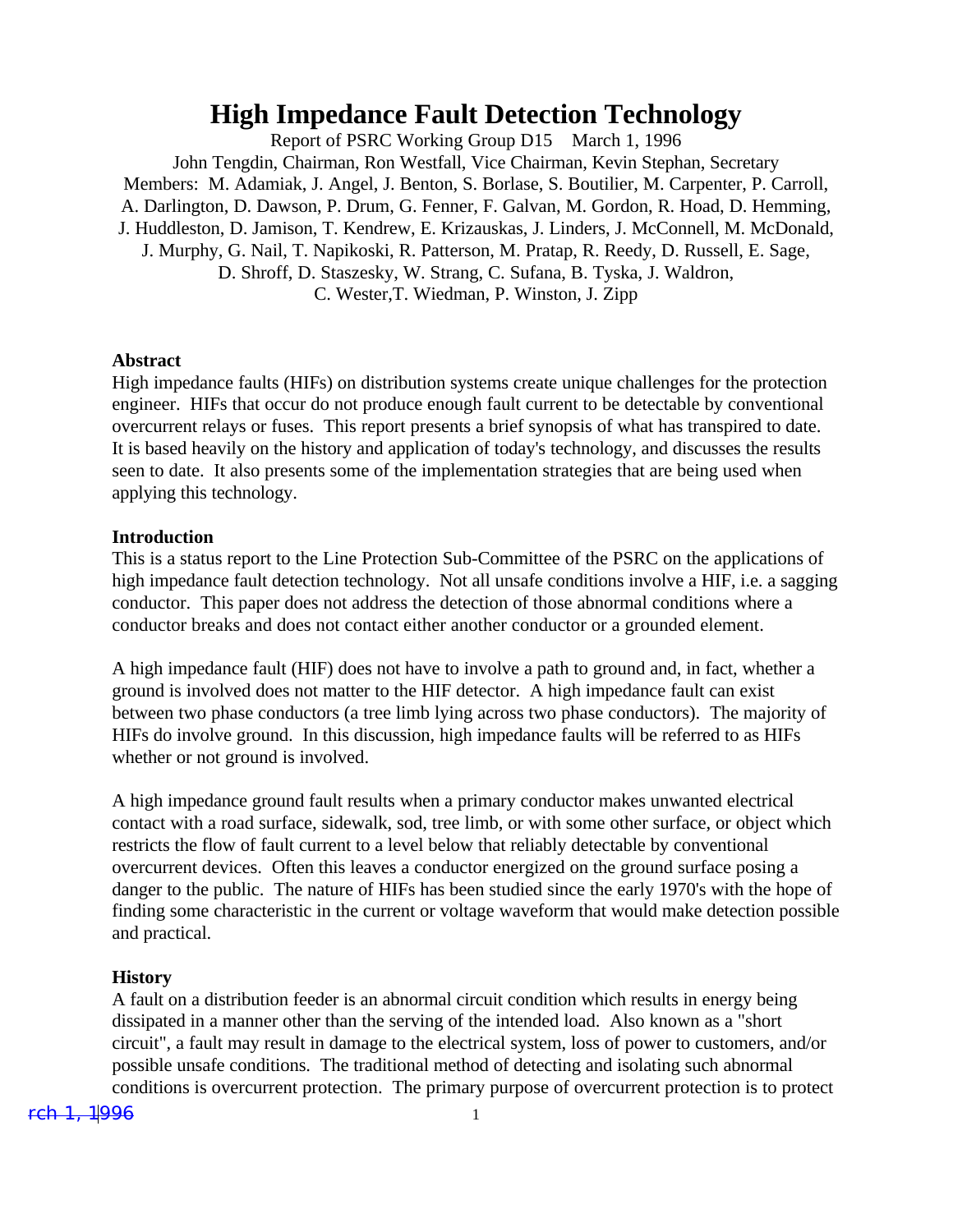the electrical system, and is based on the electrical properties of the circuit. Excessive current for too long will damage or interfere with normal operation of the system. The parameters (current and time) are easy to measure. Devices to detect an overcurrent event are well established, with decades of field experience. In practice, the removal of safety hazards caused by the fault is an additional motivation for overcurrent protection. See References 15 & 16 for further data on distribution feeder faults.

Most of the faults on power systems result in a substantial increase in current flow towards the fault point. Over the years, conventional overcurrent based protection schemes have been successfully used to detect and protect against these "low impedance" faults. However, for HIFs on distribution systems, the high impedance of the fault does not result in a substantial increase in current. Thus they can not be reliably detected using conventional methods. This is often the case with downed conductors on distribution systems. These downed conductors are a major concern for electric utilities as a public safety hazard. For this reason, The IEEE Power Engineering Society published a Public Affairs Document "Downed Power Lines: Why They Can't Always Be Detected" to address and educate the public about downed conductors and the difficulties in detecting such faults [16].

For many years, protection engineers and researchers have looked for solutions to this long standing problem. This search has resulted in the development of several techniques to detect HIFs. This group of faults, in addition to being characterized as low current faults, tend to exhibit random behavior with unstable and wide fluctuations in current levels. They are also characterized by the presence of harmonics and high frequency components. Most of the research on HIFs has focused on the development of sensitive detectors to reliably detect such faults. Some of the techniques used standard substation relaying inputs; a few others required special equipment. Details of the research and progress have been well documented [15].

#### **Commercial Products**

There are now two commercial products which detect HIFs. One is based in part on the research done at Texas A&M University. The General Electric Digital Feeder Monitor (DFM) analyses harmonic and non-harmonic components of the feeder currents between 30 and 780 Hz through the use of pattern recognition and artificial intelligence. An expert system with nine different algorithms is employed to detect and classify HIFs. Distinctions are made between downed conductors, persistent arcing, and intermittent arcing. Downed conductors are differentiated from arcing conductors by looking for a loss of load or a high current fault prior to the HIF event.

The Nordon Technologies High Impedance Fault Analysis System (HIFAS) measures the third harmonic current phase angle with respect to the fundamental voltage. The operating premise is that the current associated with a HIF produces a third harmonic current with a unique phase relationship to the faulted phase voltage. At the fault location, they will be in phase. The ambient 3rd harmonic phasor is averaged over time and stored for comparison. When a fault occurs, the new 3rd harmonic phasor is vectorially subtracted from the stored value. If the resulting magnitude is above a preset threshold and the angle matches the preset value for a downed conductor, a HIF is declared.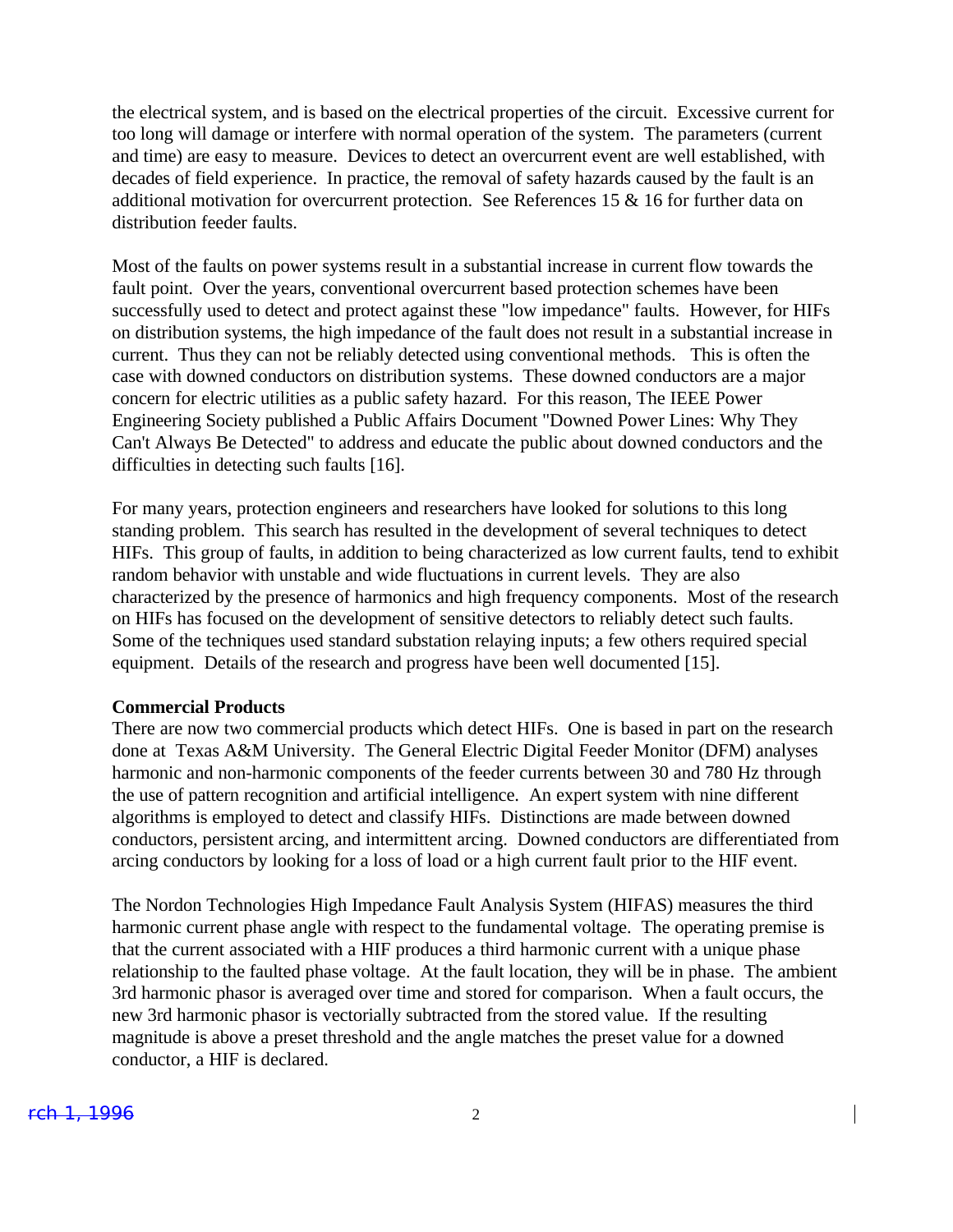### **Ongoing Research and Development Efforts to High Impedance Detection**

Neural networks are being explored as another approach to HIF detection. A solution involving a neural network has been investigated by Sonja Ebron while a student at North Carolina University. It has been demonstrated that HIFs can be detected in faults simulated on a computer using a neural network, but no field tests have been reported. In 1992 Peter Snow of Kaman Science under contract to New York State Electric and Gas designed a neural network that reliably distinguished HIFs from other abnormal system conditions. There is no commercial neural network HIF detector available at this time.

# **Alternate Solutions to Broken or Downed Conductors**

The Kearny Manufacturing Company Open Conductor Detection (OCD) system (under development) uses simple loss of voltage to detect a broken conductor. The system senses voltage at the end of a single phase lateral and signals the first upstream disconnect device to open if there is voltage present at that device. The OCD system has been under test at six utilities since 1992.

The Falgard device (invented by Irving Reedy in the mid 80's and now marketed by Alcoa Conductor Accessories) is a pendulum-mounted aluminum rod with hooked ends that is suspended from the underbuilt neutral conductor. The device catches and grounds a falling phase wire causing the conventional relaying to operate.

The Safety Yoke built by Electric Safety Products, Inc. is mounted to a cross arm or pole. It provides a solid ground fault by intercepting a falling conductor with a grounded spring-loaded bus bar. The force of the descending conductor pushes a release which triggers the internal spring and ejects the bus bar to make contact with the fallen wire.

#### **Limitations on Detection**

No matter what method is used, not all HIFs are detectable. Consider, for example, the case where a conductor near the end of a feeder breaks and falls to the ground. Since very little current flows for the detection, and very little load is lost, it is difficult for any HIF detector to sense the event.

This example points out an aspect of HIF detection that may not meet the expectations of some utility people. The ideal is to detect all HIFs and at the same time be immune to all non-HIF events. Practically, it is impossible to detect 100% of HIFs AND achieve a high degree of security against false outputs. This is true because of the probabilistic nature of HIF detection. To install even a "near perfect" system would not be cost effective. It would require numerous monitoring points on every feeder, with all their attendant maintenance costs.

When a conductor is left energized on the ground, it represents an increased hazard to the public in the immediate vicinity of the downed wire. Therefore, the solution appears to be obvious employ HIF detection and clear the circuit immediately for such conditions. Unfortunately, the decision is not that simple. No device, overcurrent or otherwise, can protect from initial electrical contact. The type of HIF detection currently available is relatively slow. Therefore, its ability to prevent and protect against an injury resulting when the downed conductor event and the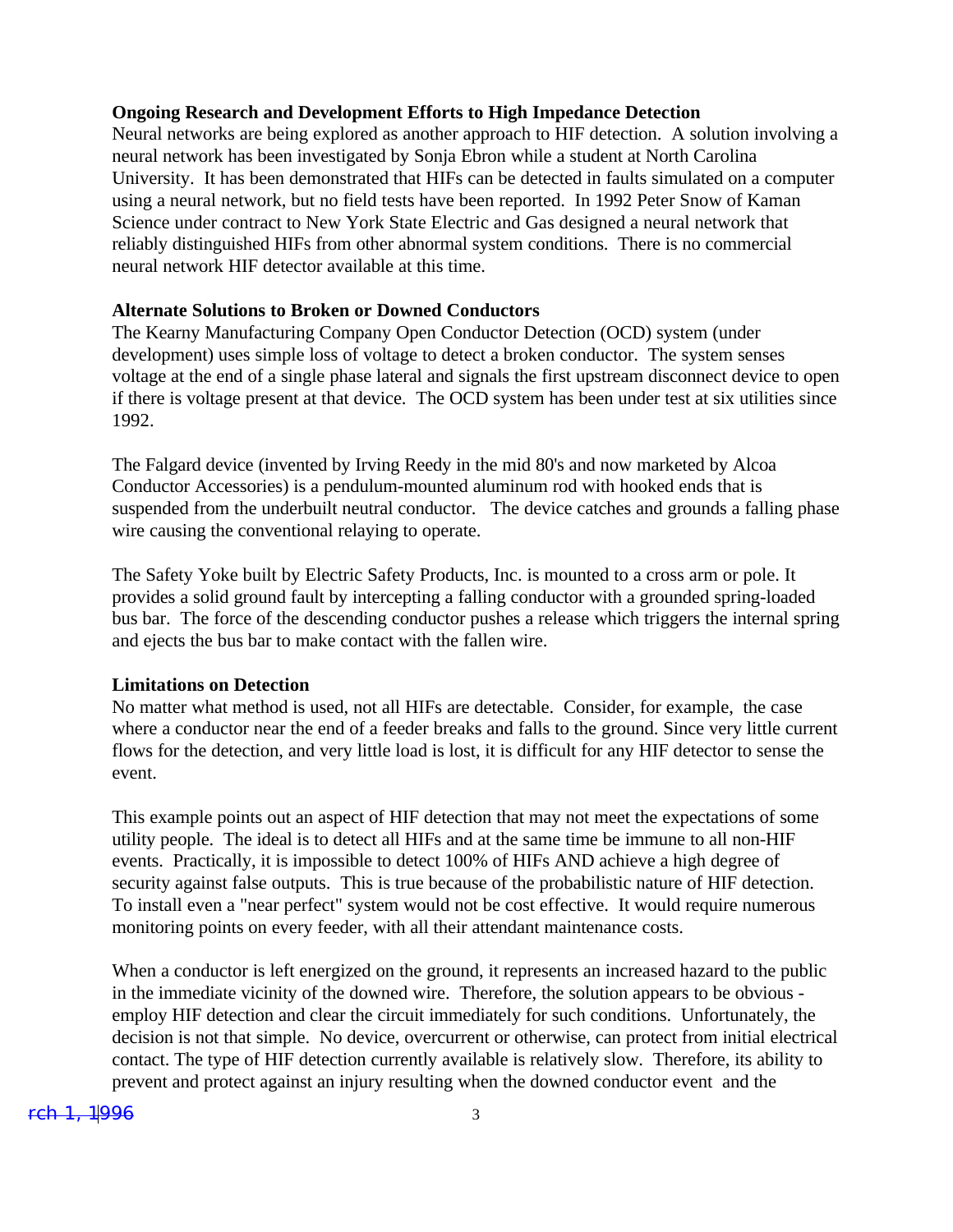occurrence of electrical contact close together is limited.

#### **Frequency of HIF Events**

There is no agreement within the utility industry on how often HIFs occur. Many relay engineers perceive that the number of HIFs are a small percent of all faults. Line crews generally state that a much larger percentage are not cleared by conventional overcurrent protection. Relay engineers typically make their judgements based on trouble reports, which tend not to include all downed conductor events. The field observations by line crews are probably closer to fact, but little data has been kept on HIFs. Utilities typically don't record an event unless it results in a breaker or fuse operation. Over an eleven year period, researchers at Texas A&M University staged over 200 high impedance faults at five utilities and on ten distribution feeders. Of these 200, only 35 were cleared by conventional protection. Clearly, for the type of fault that falls into the HIF category, the operation of conventional protection (and hence our ability to count the event) is not a good indicator of the number of HIF events. For example, re-energizing a line with a broken conductor may creat a high impedance fault. The need for better data is evident for utilities considering the use of HIF detection. Some of the factors affecting the number of HIFs that occur are: voltage level, type of construction, and age of the circuit.

HIF Characteristics: Two characteristics of HIFs are the low fault currents and arcing. By definition, HIFs produce little or no fault current. Typical fault currents range from 10 to 50 amps, with a very erratic waveform. Here are typical results of staged faults at two different test sites for a typical 12.5 kV feeder [3]:

| I PPICAL FAULT CURRENTS ON VARIOUS SURFACES<br>Typical 12.5 kV Distribution Feeder |                                    |
|------------------------------------------------------------------------------------|------------------------------------|
| Surface                                                                            | Current (A) $@ 7200 \text{ V L-G}$ |
| Dry asphalt                                                                        |                                    |
| Concrete (non-reinforced)                                                          |                                    |
| Dry sand                                                                           | 0                                  |
| Wet sand                                                                           | 15                                 |
| Dry sod                                                                            | 20                                 |
| Dry grass                                                                          | 25                                 |
| Wet sod                                                                            | 40                                 |
| Wet grass                                                                          | 50                                 |
| Concrete (reinforced)                                                              | 75                                 |

# TYPICAL FAULT CURRENTS ON VARIOUS SURFACES

Voltage Level: The majority of high impedance faults occur at distribution voltages of 15kV and below, with the problem becoming worse at the lower voltages. The problem is less severe at 25kV and above, but HIFs can occur at these voltages as well. Generally, the prospective user can limit the application of HIF detectors to 15kV and below distribution circuits. There may be some user-specific cases where these detectors may be useful at a higher voltage.

rch 1, 1996 4 Type of Construction: Underground feeder circuits will not need HIF detectors, since they pose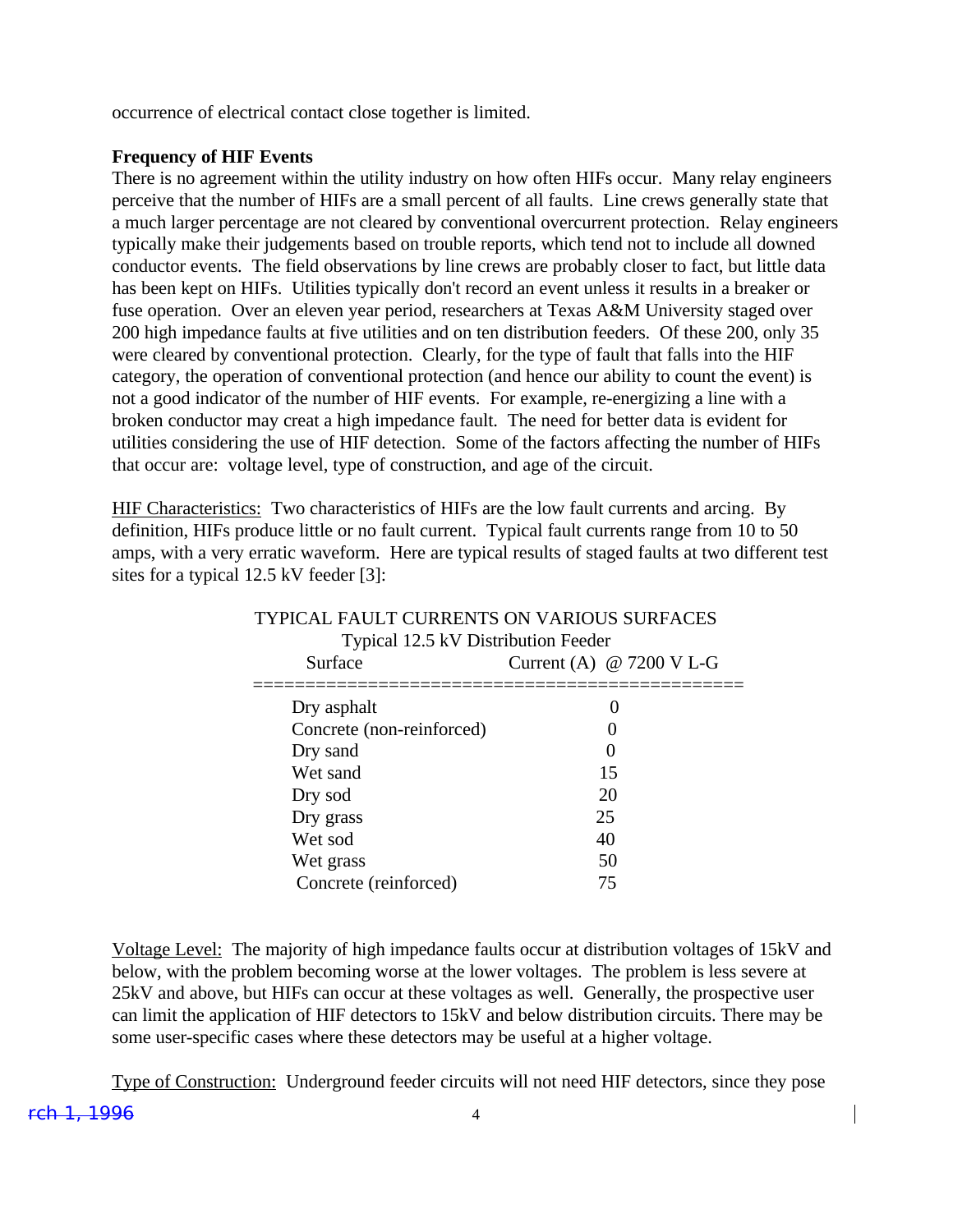few public safety concerns. Newer overhead circuits with large conductors and large neutrals will be less susceptible to HIFs due to wire breakage. Older circuits are more likely to have small conductors or a non-existent neutral and are more susceptible to HIFs. Ungrounded systems are likewise good candidates for HIF detectors.

Age of Circuit: Circuits with conductors in poor condition, or those that have experienced severe storms or overloads, significant tree contact, or with histories of excessive broken conductors may benefit from HIF detectors. Older circuits may also have been constructed with practices which tended to favor the occurrence of a HIF.

Arcing: A characteristic of HIFs with some current is the presence of arcing. Arcing is the result of air gaps due to the poor contact made with the ground or a grounded object. Also, there may be air gaps in the ground (soil) or grounded object (concrete, tree, etc.). These air gaps create a high potential over a short distance, and arcing is produced when the air gap breaks down. The sustainable current level in the arc is not sufficient to be reliably detected by conventional means. Part of this is due to the constantly changing condition of the surface supporting the arc and while maintaining a high impedance.

#### **Application of HIF Detectors**

As the industry begins to apply HIF detectors to its distribution systems, there are a number of issues to be addressed: trip or alarm, location of the fault, economics, and liability. Before addressing these specifics, a comparison of the HIF problem on a grounded power system to other design and operating practices may be in order to appreciate the impact of this technology.

#### **Similarity of HIF Alarms to Operation of Ungrounded Delta Systems**

In the early days of electrical distribution in the U.S., most utilities operated three-wire ungrounded delta 2300 volt distribution systems. After 1925, many of these systems were converted to 2300/4000 V four-wire wye circuits, some were left at 2300 volts, and other were converted to 4800 volt delta. Some of these ungrounded systems are still in operation. Other higher voltage ungrounded distribution systems were also used. Three-wire distribution systems are still the norm in Europe, Japan, and other parts of the world.

A distinguishing feature of such systems is the ability to continue to operate the system with a ground on one phase. Since the system neutral is not grounded, there is little current flow in the fault-to-ground connection, and operation of the system in this state does not involve abnormal current levels.

Because of the very limited ground fault current, it is frequently considered impractical to try to provide ground-fault relaying on such systems. Typically, the only relaying provided is an alarm actuated by zero-sequence overvoltage on the bus (with no indication of which feeder is faulted). The alarm only indicates that a ground fault exists somewhere on the system. Typical operating practice is to manually run tests to determine the faulted feeder, then initiate a patrol of the feeder to determine the location of the ground fault. Once the fault has been found, the necessary portion is de-energized to facilitate removal of the fault.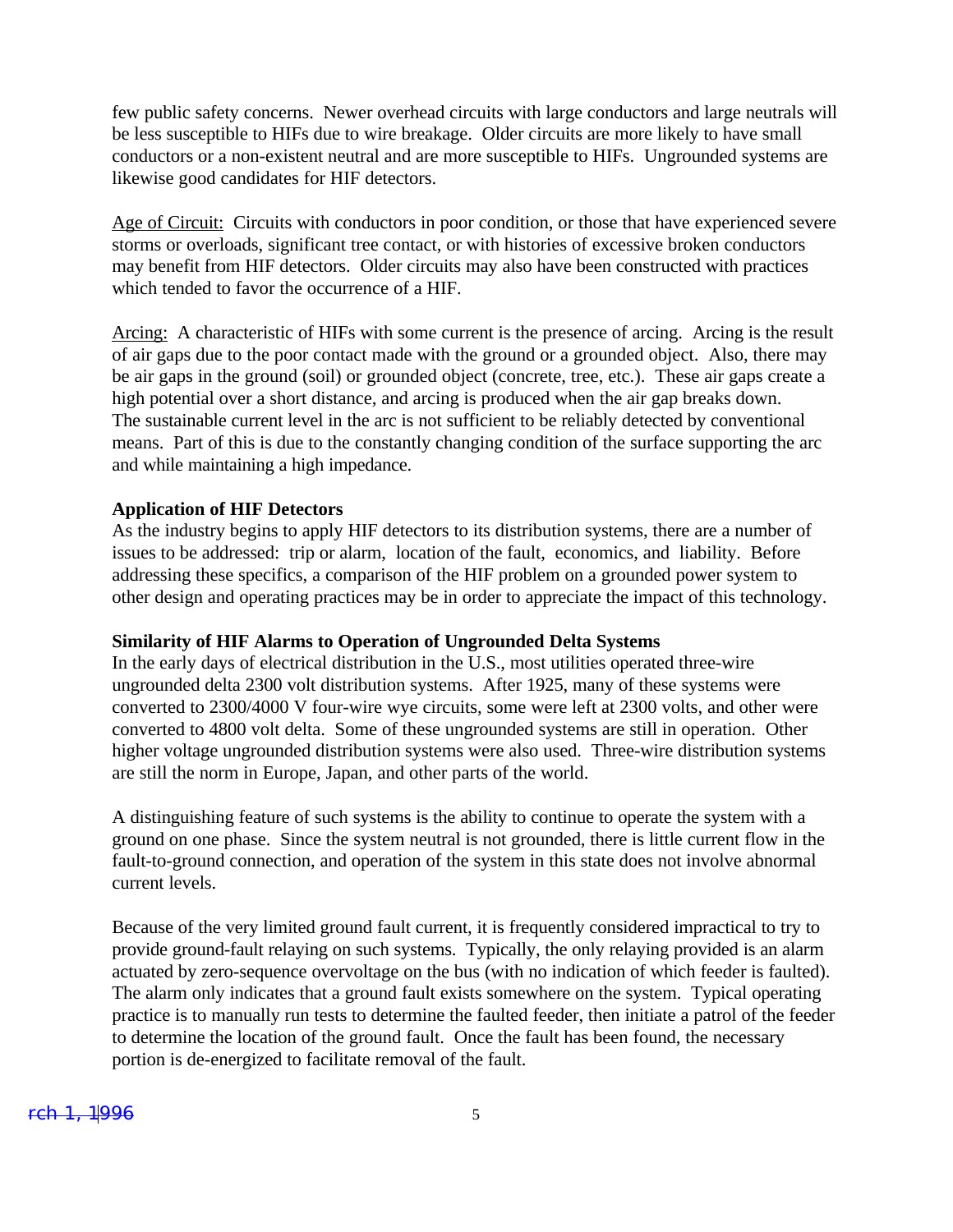The situation with downed-conductor is similar to the operation of ungrounded systems. The amount of current flowing in the HIF is not a hazard to the system (if it were, the conventional ground overcurrent relaying would trip). Service continuity to loads can be improved by using the HIF detector to only alarm for a downed-conductor. The affected feeder can be patrolled without affecting service to other feeders on the bus, and the problem repaired once found. This approach maximizes service to customers while still responding to the need to detect and repair downed conductors.

#### **Risk Analysis**

When determining how to apply HIF detection for downed conductors, one must consider all of the trade-offs involved. Unlike most forms of relay protection, downed conductor protection is primarily employed for safety reasons since high impedance faults rarely cause secondary equipment damage. As discussed in previous sections, HIFs exist because of an energized conductor contacting a poor conducting surface such as the earth or pavement. An HIF usually will not be detected using conventional protection such as overcurrent relays, reclosers, or fuses. While reported instances of HIF may be significantly less than those resulting in the proper operation of the conventional protection, IEEE surveys indicate that these cases do exist. Therefore, step one in determining whether to employ this detection involves reviewing the circuit in question to see if conventional protection is adequate. A utility's experience with the soil conditions, type of circuit construction, past experience with energized downed conductors, and the nature of the load on the circuit give an indication of the priority for the application of HIF detectors.

It may not be practical or advisable to trip the circuit immediately. The consequences of power loss on a circuit need to be considered. Power outages, by their very nature, represent an increased hazard to the public in areas that are remote from the actual downed conductor. The consequences of traffic lights not functioning at busy intersections, elevators without power, lack of heating, life support equipment, etc. must be considered.

Unfortunately, at this time the associated risk can not be accurately quantified. There is a scarcity of data on the number of electrical contacts resulting from downed conductors or from injuries or damages resulting from power outages. The apparent low frequency of such occurrences, poor record keeping, and legal issues all contribute to this scarcity of data.

Instead of tripping the circuit, a utility may elect to alarm. In this case, the utility could begin a public address advising of the danger, and also dispatch service personnel to search for the downed conductor.

The root issue is an assessment of the consequences of falsely tripping when there is no HIF or not tripping when there is a HIF. If a feeder is not tripped or patrol action started for a downed conductor, then possible loss of life, legal liability, or property damage may result. If a feeder is tripped unnecessarily, then possible traffic hazards (due to inoperative traffic signals), medical emergencies, reduced reliability, and loss of load may result. Each utility must evaluate their use of HIF detectors (including trip vs. Alarm) based on their own situation.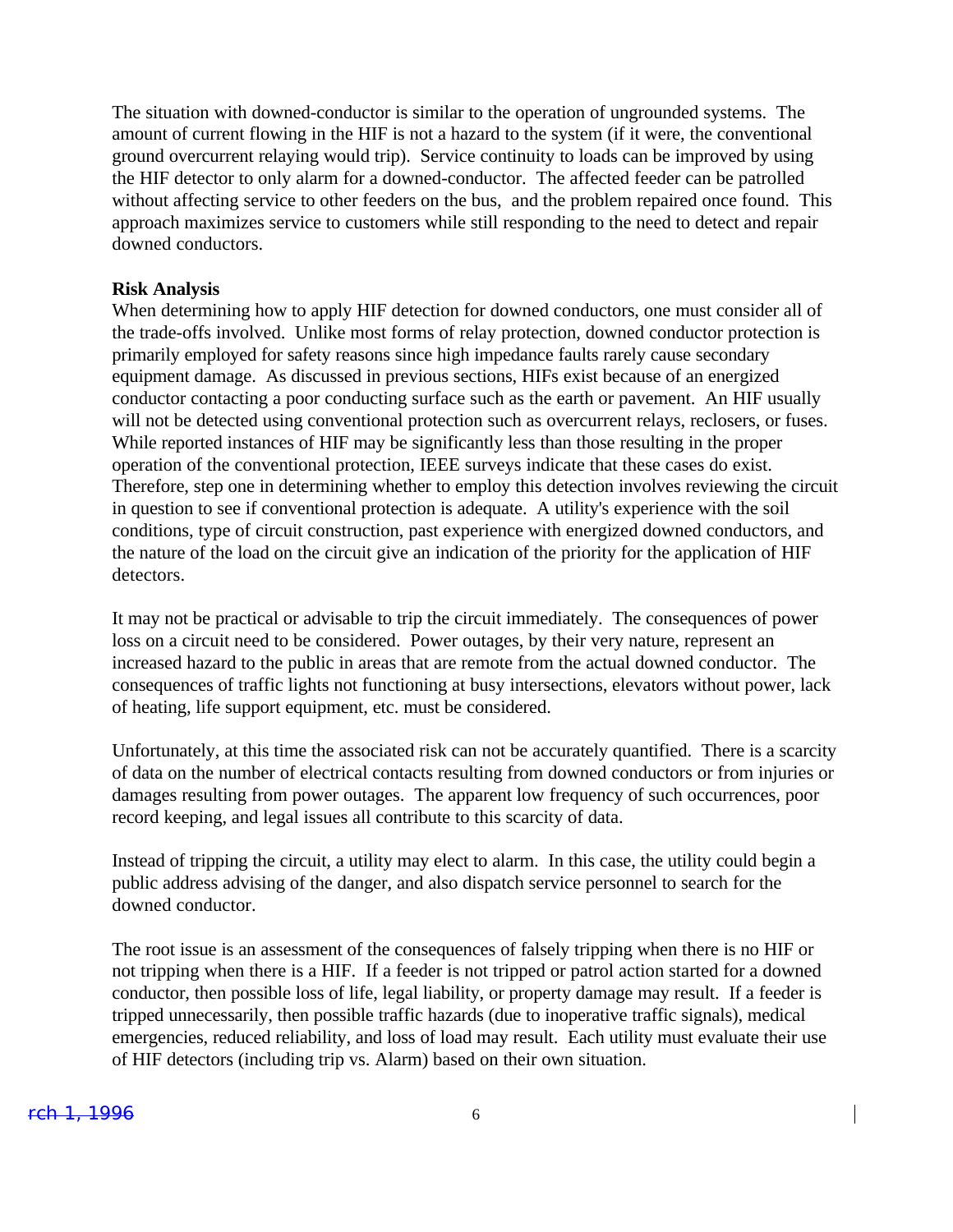#### **Trip versus Alarm Issues**

Issues for consideration of tripping versus alarm include:

- 1 The tradeoff of percent of faults detected vs. level of security, accepting that both criteria cannot be maximized. The goal should be to make a meaningful improvement in HIF detection.
- 2 The negative effects of outages must be considered. What types of outages can be endured? Which are completely unacceptable on the distribution system?
- 3 What types of hazards are likely and what are their effects on the particular feeder? How should the operating personnel react to the information provided by the HIF detector?
- 4 What is the most cost effective device for a particular distribution feeder? The answer may vary with different locations. How will HIF detectors merge with existing and future protection systems? How might they complement or add value to those systems?
- 5 What will be the effect of HIF detectors on those that operate the system?

#### **Reliability**

Reliable performance is traditionally measured by dependability and security. A high level of dependability occurs when the HIF detector correctly recognizes every downed conductor event that happens on its feeder. A high level of security occurs when the HIF detector does not falsely indicate a downed conductor when there is no conductor on the ground. There is a trade-off between these criteria. A high dependability forces a lower security level and a high security reduces the level of dependability. The dilemma is to determine the best dependability vs. security level for the situation. How a HIF detector does this trade-off is determined by the design and operating characteristics of the HIF detector and by its settings. Dependability to detect certain types of faults may be tested by a series of staged fault tests. Security can only be tested by leaving the HIF detector in service for long periods of time to ensure it is not sensitive to non-HIF events.

#### **Service Continuity**

The detectors available for HIFs may be applied in a variety of ways. The central issue in devising application and response strategies is the trade off between protecting people from the hazards of a possible downed conductor, and maintaining continuity of service. The latter concern may also involve safety issues, considering that traffic signals or other critical equipment may be supplied from the feeder in question. The purpose of this section is to discuss the factors relevant to these strategies, recognizing that utilities will, at least initially, be biased on the side of maintaining service continuity.

An output from a HIF detector may be used for automatic breaker tripping. However, it is anticipated that at least in the early phases of applying this technology, utilities will elect to alarm rather than trip. This requires that the system operator be adequately educated so that he can make an informed decision to trip the feeder or not, as information from various sources (including the HIF detector) become available.

The following factors should be considered in devising response strategies, keeping in mind that there will often be no "right" or "wrong" approach, given the wide variety in circumstances from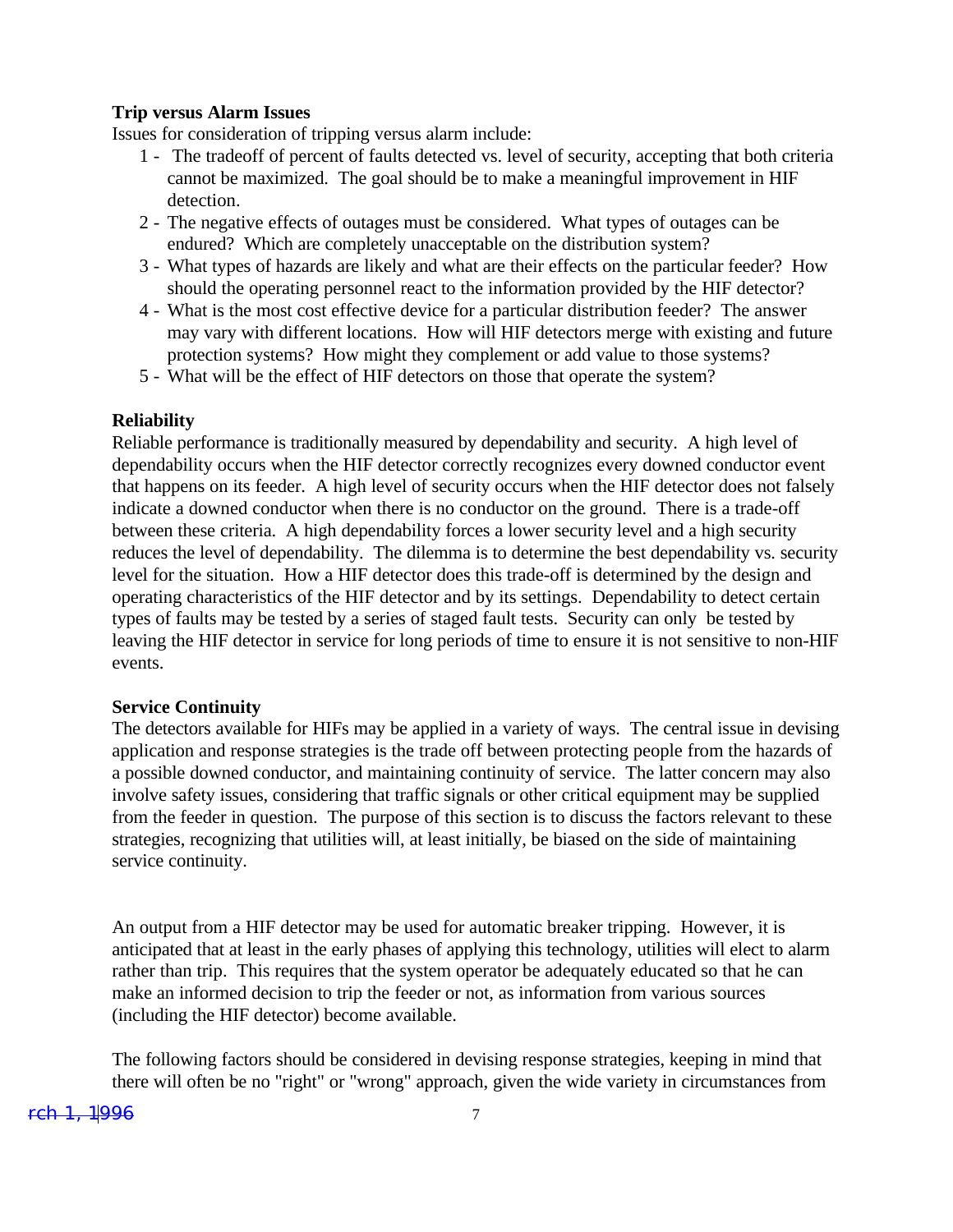utility to utility, and from feeder to feeder:

## **1. HIF Detector Capabilities**

An arcing condition in the absence of any other evidence of a possible downed conductor will generally not be sufficient reason to de-energize a feeder, since the conductors may well be intact and out of reach of the public. On the other hand, arcing in conjunction with evidence of a fault or broken conductor has far more serious implications.

#### **2. Response Time**

To the degree that a utility's service personnel can provide very fast response, there may be less need to de-energize a feeder with a suspected downed conductor. On the other hand, should the decision be made to trip, the fast response by service personnel to isolate the faulted section and restore the remainder of the feeder would minimize the effects of de-energizing. It must be recognized, however, that locating a HIF on a de-energized feeder is more difficult than when energized.

#### **3. Feeder Layout and Number of Customers Served**

The protected feeder may or may not have significant exposure in areas accessible to the public. Following a downed conductor indication, it may be prudent to de-energize a feeder having significant overhead exposure through a residential neighborhood or school zone. On the other hand, this action might be less appropriate if the feeder serves primarily a rural area or industrial park. The more customers affected, the more the utility must be sure of the validity of a problem before tripping a feeder.

#### **4. Demographics of the Feeder Load**

The decision to trip or alarm may be affected by the criticality of the load. Service to traffic lights, hospitals, equipment in tunnels, critical commercial or industrial process etc., may bias a decision in the direction of maintaining service. Likewise the time of day, or year, weather, and the activities that are time related (school or rush hour) may influence the decision.

### **5. Supplementary Information from the Power System**

Additional information from the power system includes indications of faults on the feeder in question or on other feeders sharing the same poles, and the amount of feeder load suddenly lost. Information of this type might come into play if a pole were struck by a vehicle and broken in half. This could result in conductors down on the road, but not broken or faulted.

> Prior history of feeder behavior and of the specific HIF detector may be of value. The HIF detector may be connected to a telephone line for remote interrogation for more detailed event data, including waveform information.

#### **6. Supplementary Information from the Public**

Information from the public includes reports of wires down, loss of service, poles struck, etc.

Appropriate consideration of these factors should allow a utility to devise strategies for response to HIF detector outputs of 1) arcing, and 2) downed conductors. This will require input from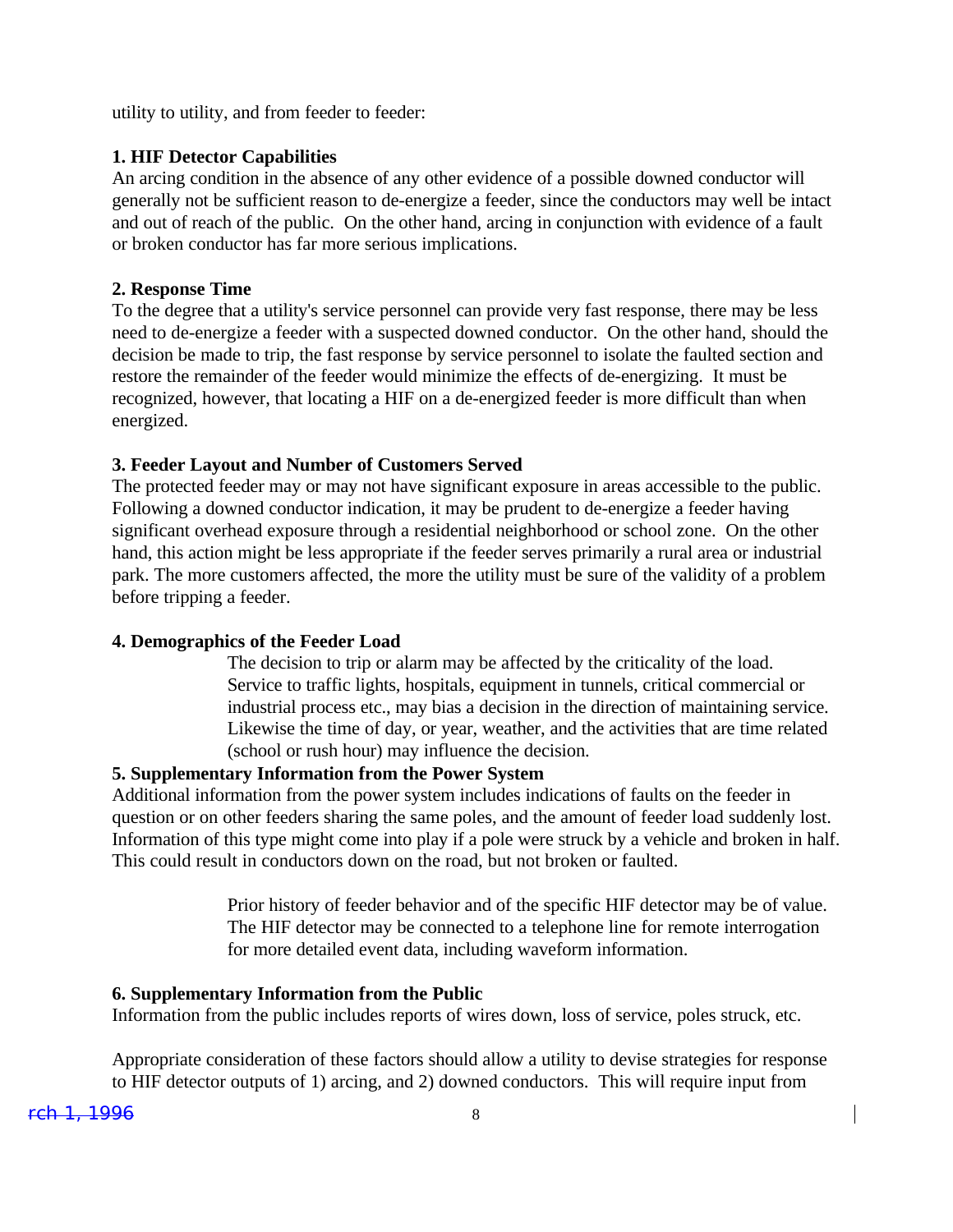both system protection personnel as well as distribution personnel intimately familiar with the nature and behavior of the distribution system.

#### **Communications Issues**

In the implementation of high impedance fault detection technology, there are a number of issues related to communications that need to be considered. These include the availability and capability of direct communications with an HIF detector, the implications on how the device is applied, and the consequential information which may be available regarding a HIF which may be useful in responding to that fault.

In applying a HIF detector, one of the fundamental considerations is how to use the output of the device - whether to trip a circuit breaker or to initiate an alarm. In arriving at that decision, one must know whether direct communications exists, capable of sending that alarm, between the substation and the utility's dispatch center. If not, whether it is feasible to add that communications capability.

The alarm could be transmitted by a variety of methods, including a distribution SCADA system, a substation wide area network, or a simple auto-dialer alarm system. While some utilities have SCADA covering all distribution breakers, some have no permanent communications to any distribution substation. The extent of any existing alarm type communication, and the cost and feasibility of adding communications where none exists, will have a significant bearing on the decision to apply a HIF detector to trip or to alarm.

If the decision is to trip the circuit breaker (whether or not an alarm can be transmitted), then a second, less direct, method of alerting the dispatcher to the problem exists - the report of an outage by customers. A telephoned report of a wire down or of an outage (assuming the HIF is accompanied by loss of load) has long been the traditional and virtually the only means a utility had to detect a high impedance fault. It remains a very useful means of detecting and/or locating a downed conductor. While the technology for detecting HIF is becoming commercially available, locating them will still depend on traditional patrolling methods. In the past, a HIF would be found by a layman's report of a downed wire, or by a utility patrol initiated by an outage complaint. Even with HIF detectors, this will still be the case.

In the event the circuit breaker was tripped, the outage report would identify the circuit involved, if this were not already known, and the downed wire report would help to locate the fault. If the HIF detector were used only for alarm, then the outage report and the downed conductor alarm would both aid in locating the fault. One additional consideration is that layman reports of downed wires often turn out to be a case of a downed telephone or CATV cable. An alarm from a HIF detector accompanied by a layman's report of a downed wire would serve to confirm that the wire was in fact a power conductor.

Another means of communications which might be useful in locating a HIF is a customer billing meter which can be remotely interrogated. Following receipt of a HIF alarm, if the circuit is not tripped and no outage complaints have been received, it may be possible to locate the fault by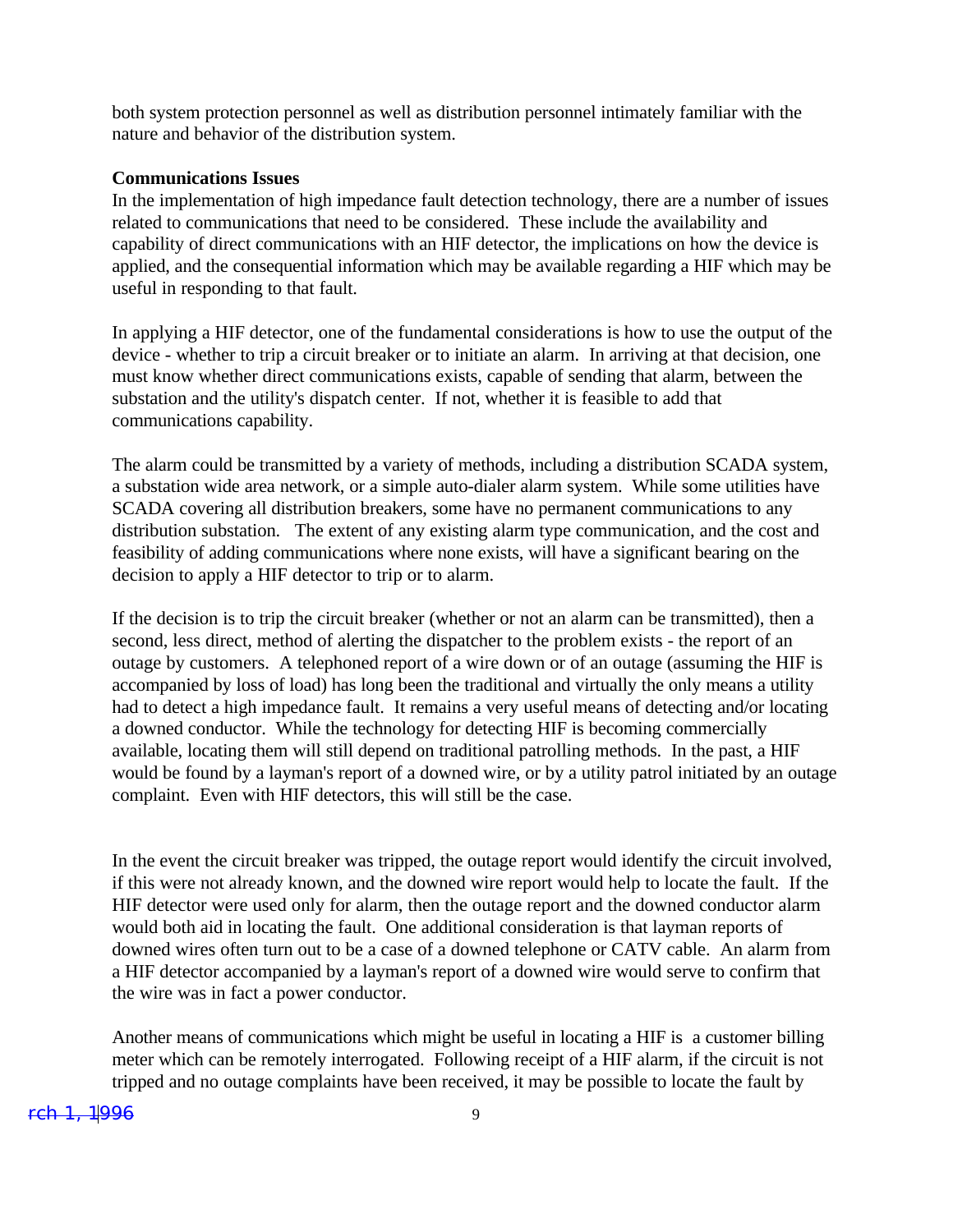selectively interrogating the meters along the circuit to determine which meters are energized. If the utility has a distribution automation system, the feeder sectionalizing points may be polled to determine if voltage is present.

If the HIF detector is microprocessor based, then there is a wide variety of information that may be communicated either to the dispatch center or to engineering. This could include the identification of the phase involved, and the amount of load prior to and subsequent to the HIF event. The load change could be used to aid in fault locating based on a known loading profile of the circuit.

The digital record of voltages and current during a fault episode (known as a Digital Fault Record, DFR) provides a picture of the event than can provide a wealth of information as to what happened. Oscillography such as this has been used for years by transmission system operators to locate and analyze faults. A microprocessor type relay can collect such data from multiple events, thus providing a history of events. This type of analysis over time can identify trends and problems before they become an alarm or a breaker trip.

To be useful, the data (oscillography, demand, breaker duty, power quality, etc.) must be retrieved from the HIF detector in the field. With the current lack of standards for substation communications, this is no small problem. The utility must assess the technology available and choose the system that best fits its current and future needs. That system may range from a simple modem for communication with a single HIF detector, to a telephone controller directing calls to various modem connected devices including a HIF detector, or to a Local Area Network (LAN) within the substation tying various devices on different software platforms to a single outside communication port. The utility must acquire and train personnel capable of operating the system and analyzing the data.

#### **Conclusion**

The capability of these new detectors should provide the utility a new tool that can be used to help minimize the public's exposure to downed conductors. It is a tool that should be used with discretion. The issue of how to respond, once a downed conductor (HIF) is detected, is paramount. This will often determine whether or not the overall risk to the public has truly been minimized.

Future distribution feeder costs may be a bit higher as HIF detectors become standard in new installations. This incremental cost may be minimized to some degree as other useful functions are packaged with the device and are included in the operational evaluations. Such functions may include primary or backup protection, metering functions, fault analysis, cumulative breaker duty, and power quality measurement.

As experience with HIF detectors is accumulated, the confidence level of companies may reach a point that will allow them to defer certain aspects of line maintenance and to rely on HIF detector outputs as a standard form of protection. While HIF detectors are just becoming available, their use has not been formally established.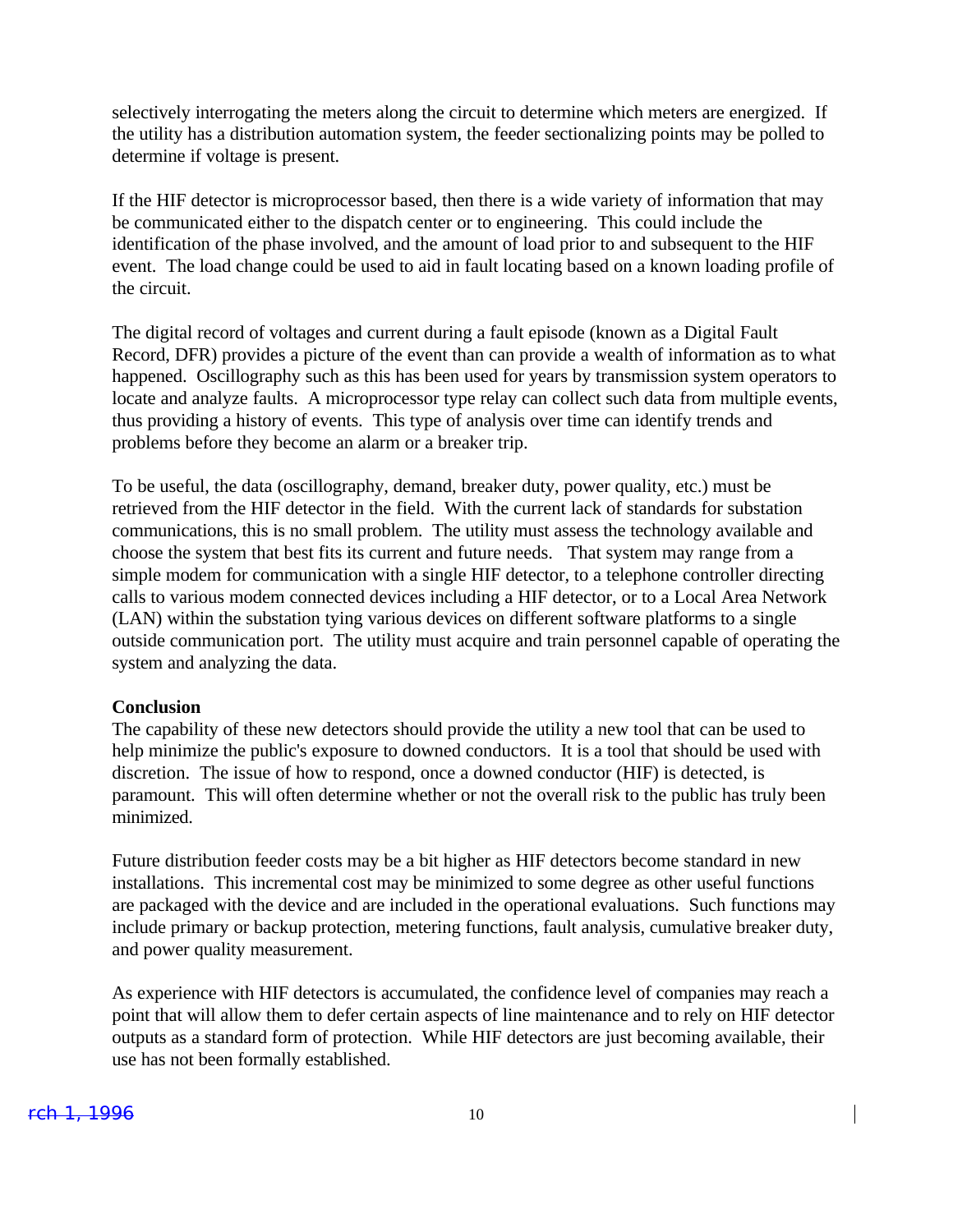# **Bibliography**

# (Application Oriented)

1-"Application of High Impedance Fault Detectors" Panel session at 1995 PES Summer Meeting. J.J.Burke - Power Technologies, Inc., E.E.Baker - Florida Power Corp., B.D.Russell - Texas A&M University, R.H.Jones - Rochester Gas & Electric Co., Tom Wiedman - Commonwealth Edison Co., N.Johnson - PacifiCorp, J.T.Tengdin - Consultant, Chairman.

2-"Arcing Fault Detection for Distribution Feeders: Security Assessment in Long Term Field Trials" B.D.Russell, C.L.Benner IEEE Transactions on Power Delivery April 1995 Volume 10, Number 2, pp 676-683

3-"High Impedance Fault Implementation Issues" B.M.Aucoin, R.H.Jones IEEE Transactions on Power Delivery, January 1996, Volume 11, Number 1, pp 139-148

4-"Relay Detects Down Wires By Fault Current Harmonics" J.Reason, Electrical World, Vol. 208, No. 12 December 1994 pp 58-59

5-"Distribution Line Protection Practices - Industry Survey Results" PSRC Committee Report IEEE T&D Conference April 1994 94CH3428-0 pp 291-301

6-"A Microprocessor-Based Digital Feeder Monitor with High Impedance Fault Detection" W.Tyska, B.D.Russell, B.M.Aucoin 47th Annual Texas A&M Relay Conference March 21- 23,1994

7-"Down Conductor Detection: Theory and Practice" Jeerings and Linders - PSRC/IEEE Vancouver BC Section Conference on Downed Conductors May 1993

8-"The Challenge To Improve Safety" Public Utilities Fortnightly Vol.129, No.3 pp 38-40 Feb 1, 1992

9-"An Artificial Neural Network Approach to the Detection of High Impedance Faults" A.P.Apostolov, J.Bronfeld, C.H.M.Saylor, P.B.Snow EPRI Conference on Artificial Intelligence Applications in Power Systems, Dallas TX December 1992

10-"A Practical Protective Relay For Down Conductor Faults" Jeering and Linders PWRD Vol. 6, No. 2, pp 565-574, April 1991

11-"Performance Testing of the Nordon High Impedance Ground Fault Detector on a Distribution Feeder" 34th Rural Electric Power Conference IEEE/IAS April 29 - May 1, 1990 Orlando FL 12-"High Impedance Fault Arcing On Sandy Soil In 15 kV Distribution Feeders: Contributions to the Evaluation of the Low Frequency Spectrum" Emanuel & Gulachenski, IEEE Trans. on Pwr Deliv PWRD Vol. 5, No. 2, pp 676-84 April 1990

13-"Unique Aspects of Distribution System Harmonics Due To High Impedance Ground Faults" Jeerings and Linders, PWRD Vol. 5, No. 2, pp 1082-92, April 1990

14-"Classification of Faults and Switching Events by Inductive Reasoning and Expert System Methodology" C.J.Kim, B.D.Russell IEEE Transactions on Power Delivery PWRD Vol. 4, No. 3, pp 1631-37 July 1989

15-"Detection of Downed Conductors on Utility Distribution Systems" IEEE PES Tutorial Course 90EH0310-3-PWR 1989 (blue book)

16-"Downed Power Lines: Why They Can't Always Be Detected" IEEE Power Engineering Society Public Affairs Document February 1989 (green book)

17-"A Neural Network Approach to the Detection of Incipient Faults on Power Distribution Feeders" S.Ebron, D.L.Lubkerman, M. White IEEE T&D Conference, New Orleans LA, 1989